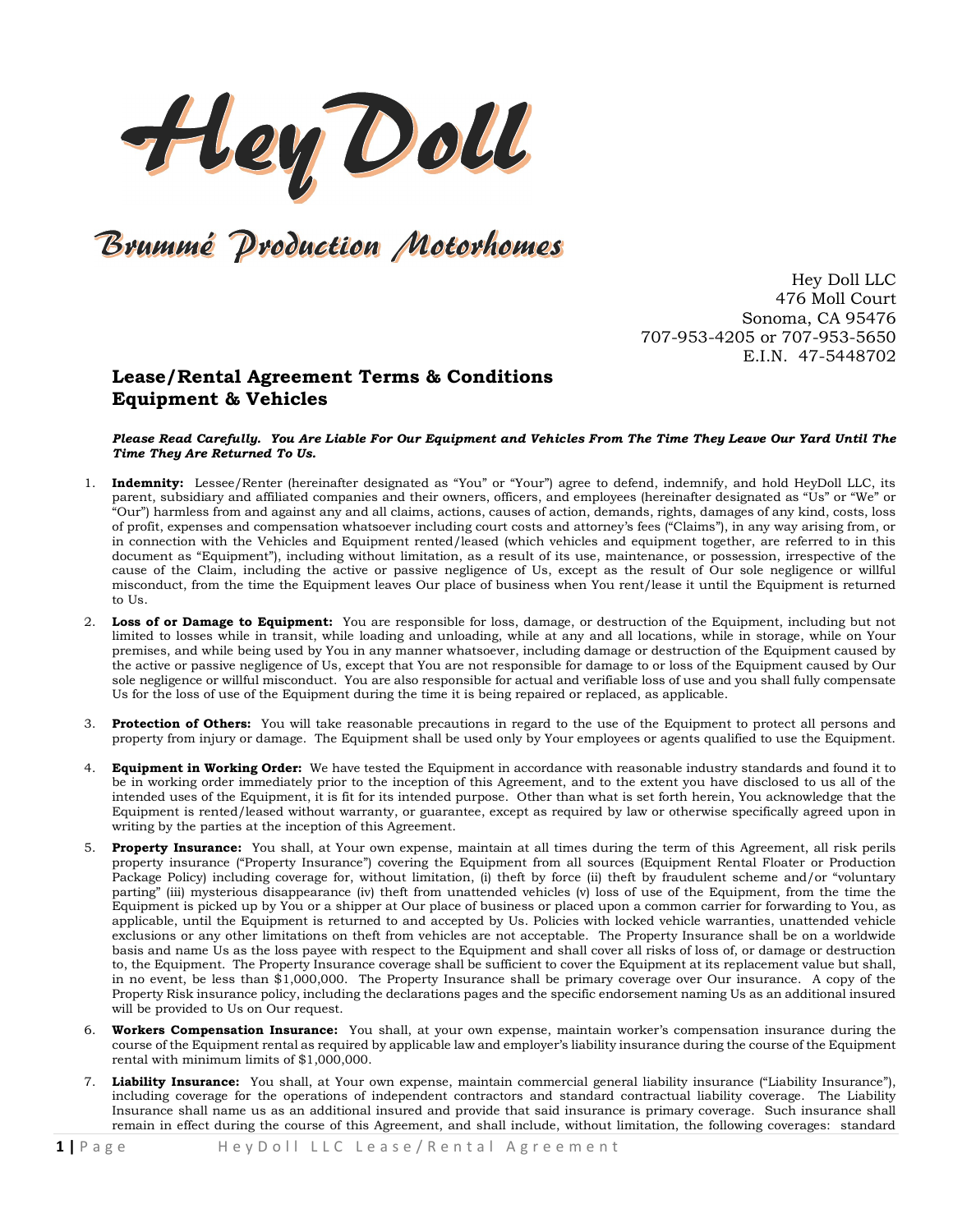contractual liability, personal injury liability, completed operations, and product liability. The Liability Insurance shall provide general liability aggregate limits of not less than \$2,000,000 (including the coverage specified above) and not less than \$1,000,000 per occurrence. A copy of the Liability Insurance policy, including the declarations pages and the specific endorsement naming Us as an additional insured will be provided to Us on Our request.

- 8. Vehicle Insurance: You shall, at Your own expense, maintain business motor vehicle liability insurance ("Vehicle Insurance"), including coverage for loading and unloading Equipment and hired motor vehicle physical damage insurance, covering owned, non-owned, hired and rented vehicles, including utility vehicles such as trailers. Coverage for physical damage shall include "comprehensive" and "collision" coverage. We shall be named as an additional insured with respect to the liability coverage, and as a loss payee with respect to the physical damage coverage. The Vehicle Insurance shall also include coverage for pollution, if caused by accident, caused by any vehicles. The Vehicle Insurance shall provide not less than \$1,000,000 in combined single limits liability coverage and actual cash value for physical damage and shall provide that said insurance is primary coverage with respect to all insureds, the limits of which must be exhausted before any obligation arises under Our insurance. A copy of the Liability Insurance policy, including the declarations pages and the specific endorsement naming Us as an additional insured will be provided to Us on Our request.
- 9. Insurance Generally: All insurance maintained by You pursuant to the foregoing provisions shall contain a waiver of subrogation rights in respect of any liability imposed by this Agreement on You as against Us. You shall hold Us harmless from, and shall bear the expense of, any applicable deductible amounts and self insured retentions provided for by any of the insurance policies required to be maintained under this Agreement. In the event of loss, You shall promptly pay amount of the deductible amount or self-insured retention or the applicable portion thereof to Us or the insurance carrier, as applicable. Notwithstanding anything to the contrary contained in this Agreement, the fact that a loss may not be covered by insurance provided by You under this Agreement or, if covered, is subject to deductibles, retentions, conditions or limitations shall not affect Your liability for any loss. Should You fail to procure or pay the cost of maintaining in force the insurance specified herein, or to provide Us upon request with satisfactory evidence of the insurance, We may, but shall not be obliged to, procure the insurance and You shall reimburse Us on demand for its costs. Lapse or cancellation of the required insurance shall be deemed to be an immediate and automatic default of this agreement. The grant by You of a sublease of the Equipment rented/leased shall not affect Your obligation to procure insurance on Our behalf, or otherwise affect Your obligations under this Agreement.
- 10. Cancellation of Insurance: You and Your insurance company shall provide Us with not less than 30 days written notice prior to the effective date of any cancellation or material change to any insurance maintained by You pursuant to the foregoing provisions.
- 11. Certificates of Insurance: Before obtaining possession of the Equipment You shall provide Us Certificates of Insurance confirming the coverages specified above. All certificates shall be signed by an authorized agent or representative of the insurance carrier.
- 12. Drivers: Any and all drivers who drive the Vehicles you are renting/leasing from Us shall be duly licensed, trained and qualified to drive vehicles of this type. Although We may, from time to time, recommend certain qualified drivers with whom We are familiar, We do not supply drivers. You must supply and employ any driver who drives Our Vehicles (even if the driver is the registered owner of the vehicle or owner of a company that owns the vehicle) and that driver shall be deemed to be Your employee for all purposes and shall be covered as an insured on all of Your applicable insurance policies.
- 13. **Operators:** Any and all operators of the Equipment shall be duly experienced, trained and qualified to operate Equipment of this type. Although We may, from time to time, recommend certain qualified Operators with whom We are familiar, We do not supply Operators. You must supply and employ any Operator who operates the Eqiupment (even if the Operator is the owner of the Equipment or owner of a company that owns the Equipment) and that Operator shall be deemed to be Your employee abd acting under Your supervision or control for all purposes and shall be covered as an insured on all of Your applicable insurance policies.
- 14. Compliance with Laws and Regulations: You agree to comply with the laws of all states in which the Equipment is transported and/or used as well as all federal and local laws, regulations, and ordinances pertaining to the transportation and use of such Equipment. Without limiting the generality of the foregoing and by way of example, You shall at all times (i) display all necessary and proper placards; (ii) obtain all necessary permits; and (iii) keep all required logs and records. You shall indemnify and hold Us harmless from and against any and all fines, levies, penalties, taxes and seizures by any governmental authority in connection with or as a result of Your possession or use of the Equipment including, without limitation, the full replacement value of the Equipment in the event of seizure or impound, including Our reasonable costs and attorney fees.
- 15. Valuation of Loss/Our Liability is Limited: Unless otherwise agreed in writing, You shall be responsible to Us for the replacement cost value or repair cost of the Equipment (if the Equipment can be restored, by repair, to its pre-loss condition) whichever is less. If there is a reason to believe a theft has occurred, You shall file a police report. Loss of use shall be calculated at the rental rate provided for in this Agreement. Accrued rental charges shall not be applied against the purchase price or cost of repair of the lost, stolen or damaged Equipment. In the event of loss for which We are responsible, Our liability will be limited to the contract price and We will, in no event, be liable for any consequential, special or incidental damages.
- 16. Subrogation: You hereby agree that We shall be subrogated to any recovery rights You may have for damage to the Equipment.
- 17. Bailment: This agreement constitutes an Agreement or bailment of the Equipment and is not a sale or the creation of a security interest. You will not have, or at any time acquire, any right, title, or interest in the Equipment, except the right to possession and use as provided for in this Agreement. We will at all times be the sole owner of the Equipment.
- 18. Condition of Equipment: You assume all obligation and liability with respect to the possession of Equipment, and for its use, condition and storage during the term of the Agreement except as otherwise set forth herein. You will, at Your own expense, maintain the Equipment in good mechanical condition and running order. The rent on any of the Equipment will not be prorated or abated while the Equipment is being serviced or repaired for any reason for which You are liable. We will not be under any liability or obligation in any manner to provide service, maintenance, repairs, or parts for the Equipment, except as otherwise specially agreed by Us in writing. All installations, replacements, and substitutions of parts or accessories with respect to any of the Equipment will become part of the Equipment and will be owned by Us.